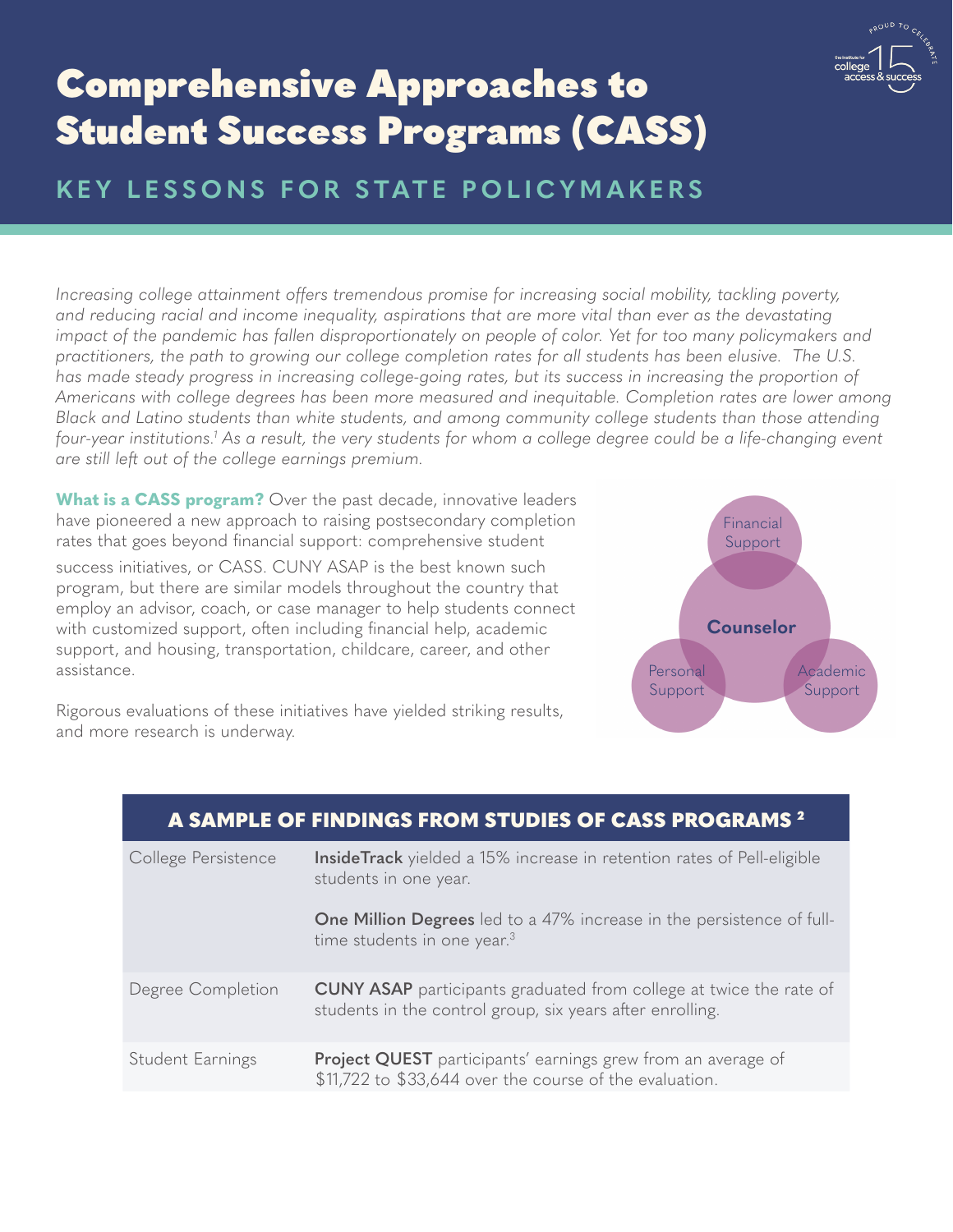### CASS Impact and Potential: By the Numbers

<span id="page-1-0"></span>

#### **Recommendations**

This research suggests that CASS is ready to scale and that doing so could double the community college graduation rate to 50 percent or higher within three years of entry. State policymakers can act on these lessons by:

- **Growing only what works** expanding and replicating models with solid evidence of impact on postsecondary persistence and completion and student earnings, as demonstrated by significant and substantial positive findings in rigorous evaluations.
- **Empowering proven leaders to support emerging and ongoing efforts** programs with a successful record of increasing college persistence and attainment, and increasing student earnings, are well-positioned to provide technical assistance and facilitate learning communities for newer programs statewide.
- **Allocating funds based on goals, need, and state strategies** states should establish goals for reducing equity gaps and increasing postsecondary completion rates and allocate funds to institutions and non-profit organizations that can help achieve those goals.
- **Ongoing monitoring** states should monitor grantees to ensure services are implemented with fidelity to the model.
- **Integrating CASS into institutional priorities** CASS programs have the greatest impact when they are integrated into the strategic plans, budgets, and accreditation artifacts of schools.
- **Providing for a planning year** ample planning time builds investment among institutional leadership and staff.